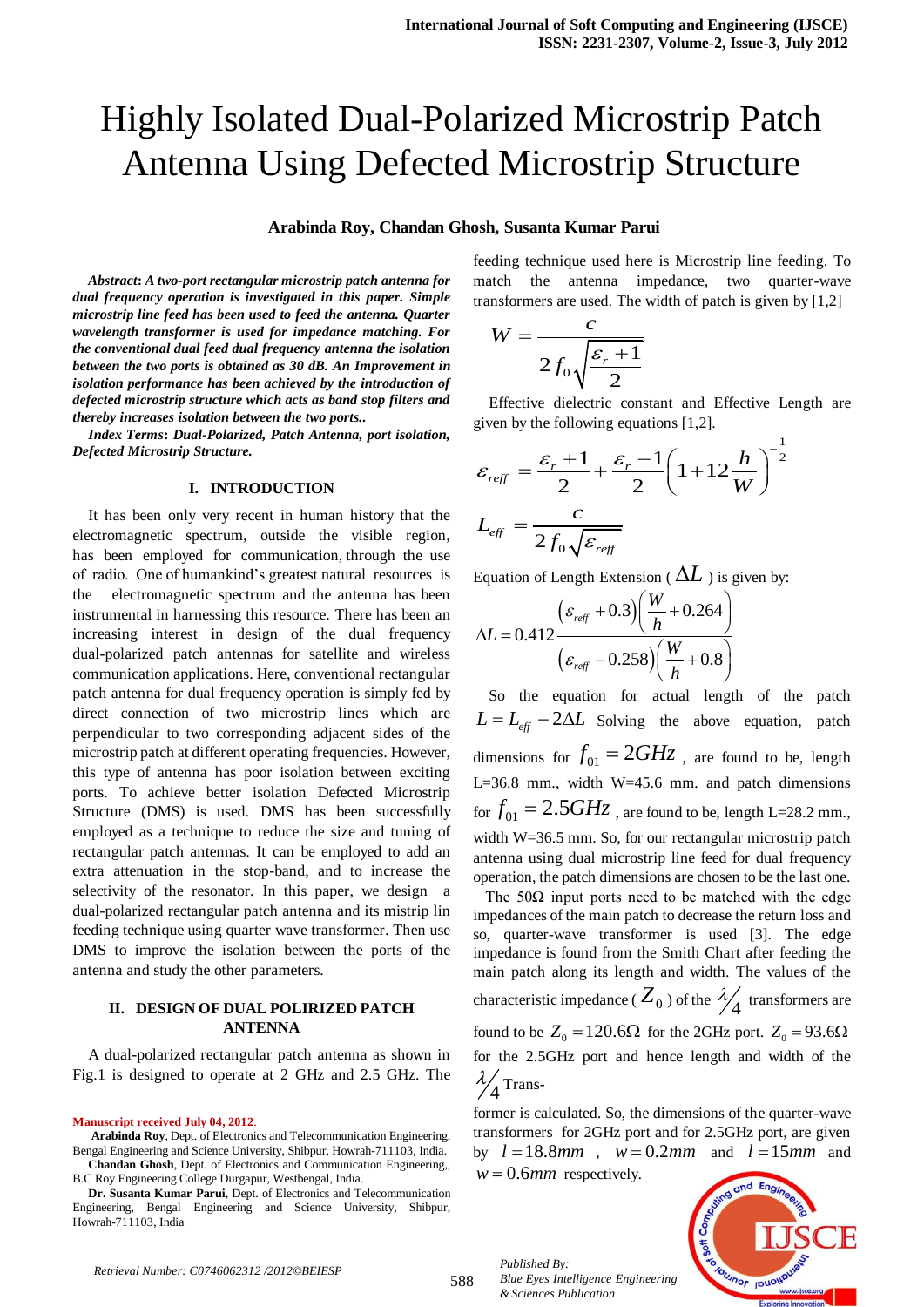

**Fig.1: Schematic of rectangular patch antenna**



**Fig.2: Pholograph of rectangular patch antenna** Method of moment based IE3D software is used for design and simulation. A PTFE substrate of dielectric constant of 4.4 and height of 1.59 mm is taken for both simulation and prototyping. The fabricated prototype is shown in Fig.2.

| <b>TABLE1: DIMENSIONS OF PROPOSED ANTENNA</b> |           |            |              |  |  |
|-----------------------------------------------|-----------|------------|--------------|--|--|
| (IN MM)                                       |           |            |              |  |  |
| $I - 282$                                     | $11 - 15$ | $12 - 188$ | I n1–I n2–10 |  |  |

| $L=28.2$   | $11 = 15$  | $12 = 18.8$ | $Lp1=Lp2=10$ |
|------------|------------|-------------|--------------|
| $W = 36.8$ | $w1 = 0.6$ | $w2=0.2$    | $Wp1=Wp2=3$  |

The simulated and experimentally measured return loss characteristics are shown in Fig.3 and observed the resonant frequencies at 1.95 GHz and 2.45 GHz respectively.

 Fig.4 shows the isolation between two ports of the rectangular patch antenna. The simulated isolation is about -32dB and measured isolation is about -28dB. So, the measured result differs from the predicted simulated result to some extent. This is due to fabrication tolerance of the prototype.

ss



**Fig.3: Simulated and measured S-parameter plot for the antenna**



## **Fig. 4: simulated and measured S-parameter plot for isolation between ports**

The EM-simulated and measured E-plane radiation pattern for the antenna in the resonant frequency at 1.95GHz is shown in Fig.5 and the resonant frequency at 2.45GHz is shown in Fig.6. For both the frequencies the E-field cross polarization level is below 20dB.



**Fig.: 5 E-plane radiation pattern at 1.95 GHz**



*Retrieval Number: C0746062312 /2012©BEIESP*

589

*Published By:*

*& Sciences Publication*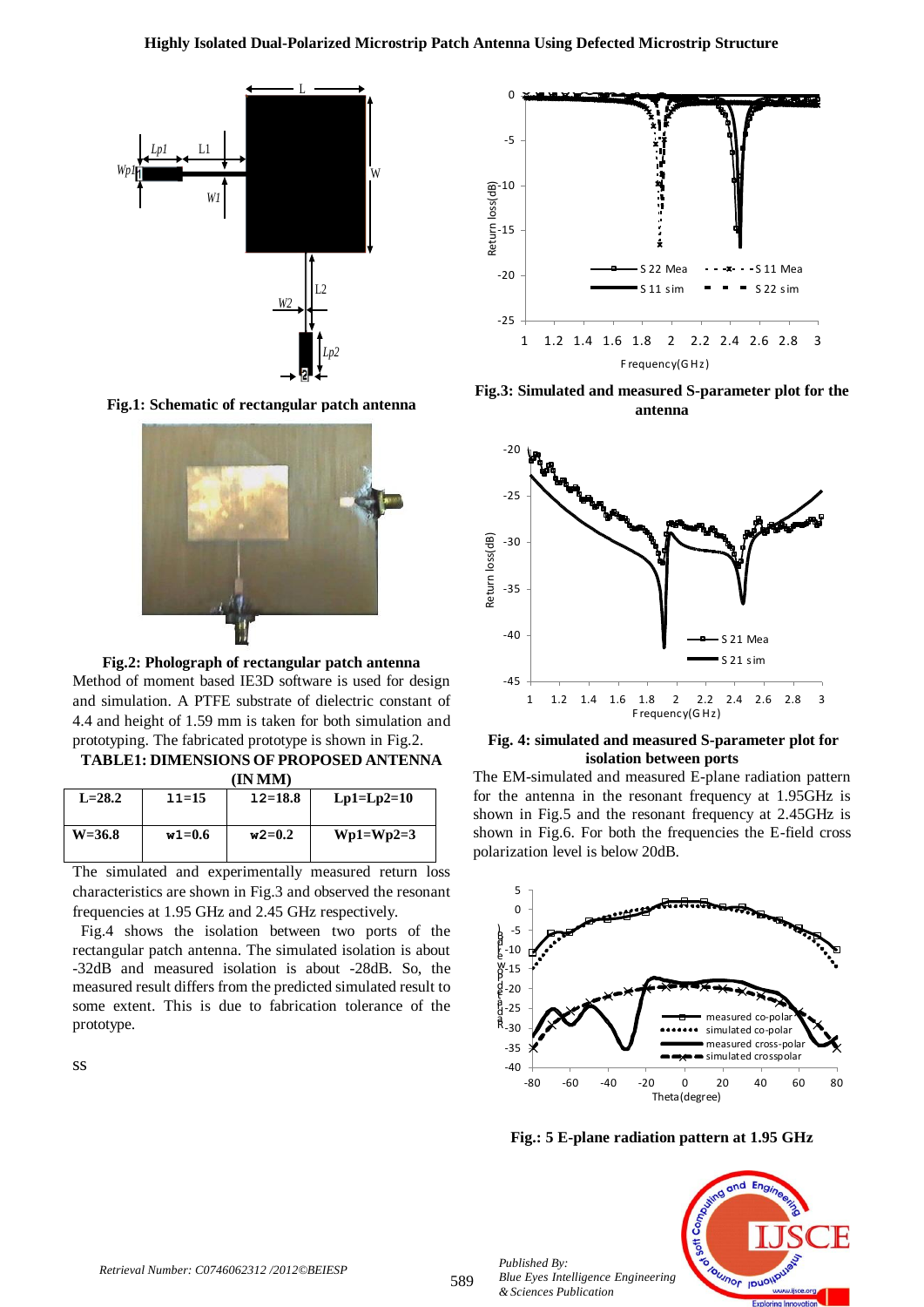

**Fig.: 6 E-plane radiation pattern at 2.45 GHz**

## **III. DEFECTED MICROSTRIP STRUCTURE**

The microstrip line acts as a good transmission line. The performance of the microstrip line can be improved if we etch geometry on signal plane and such structures are known as Defected Microstrip Structure (DMS) [3,4]. The slowwave factor of a DMS microstrip line is raised as discontinuities is introduced in the path of EM waves, which increases the impedance of line. This phenomenon can be used to reduce the size of passive planar circuits like microstrip line length, coupling lines, and microstrip antennas. Its improved filtering characteristics can help to meet the emerging application challenges. The radiation from the ground plane is the major constrain to design a DGS based circuit. But DMS provides same slowwave characteristics, keeping ground plane intact [5].

A nnew DMS structure, is introduced here as Fig. 7 for isolation improvement application of patch antenna [6, 7]. DMS structure act as a Band Stop Filter and its resonant frequency depends upon the total length of the slot. The variation of resonant frequency with total length of the slot is shown in the Fig 8. It is observed that the resonant frequency decreases with increment of the slot length.









#### **IV. ANTENNA WITH DMS AT FEED LINE**

In the proposed structre, DMS units are incorporated into both the 50 Ohm feed line of the antenna. DMS having stopband with center frequency at 2 GHz is used in the feeding line of the port having resonant frequency 2.5 GHz and vice versa. The dimensions of DMSs are obtained as length of 17.9 mm (for port 1) and 21.5mm (for port 2) and with of the slot are taken same for both structures as 0.2 mm. The 50 Ohm feeding line have a length 10 mm and width 3 mm.This is for FR4 substrate of dielectric constant 4.4 and thickness 1.59 mm. A photograph of the fabricated antenna without DMS is illustrated in Fig 9.



## **Fig.9: photograph of the fabricated antenna with DMS at both feed line**

For the conventional microstrip patch antenna i.e. without any DMS structure, the isolation is about -30dB.But using DMS structure, the isolation is -46dB i.e. isolation is increased by 16dB.



*Published By:*

*& Sciences Publication* 

*Blue Eyes Intelligence Engineering*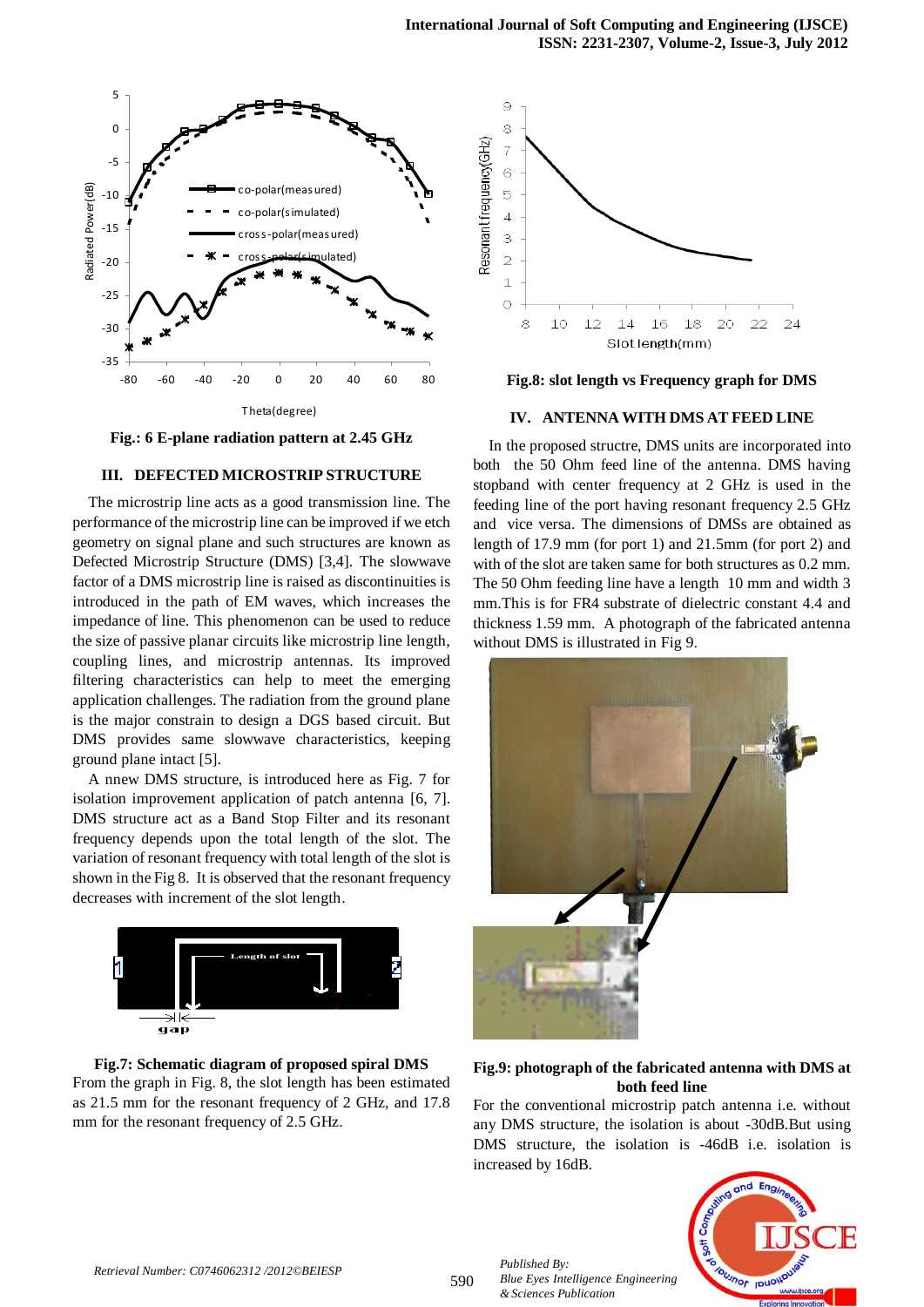The return loss for DGS and without DGS structures are compared in Fig 10 and similarly isolations are shown in Fig 11. Using the DMS structure the isolation between the two ports has been increased.



(b)







**(b)**

**Fig 11: comparison of Isolation between conventional and DMS integrated antenna (a) Simulated, (b) Measured**



**Fig 12: E-plane radiation pattern at 1.95GHz (with DMS)**



*Published By:*

*& Sciences Publication*